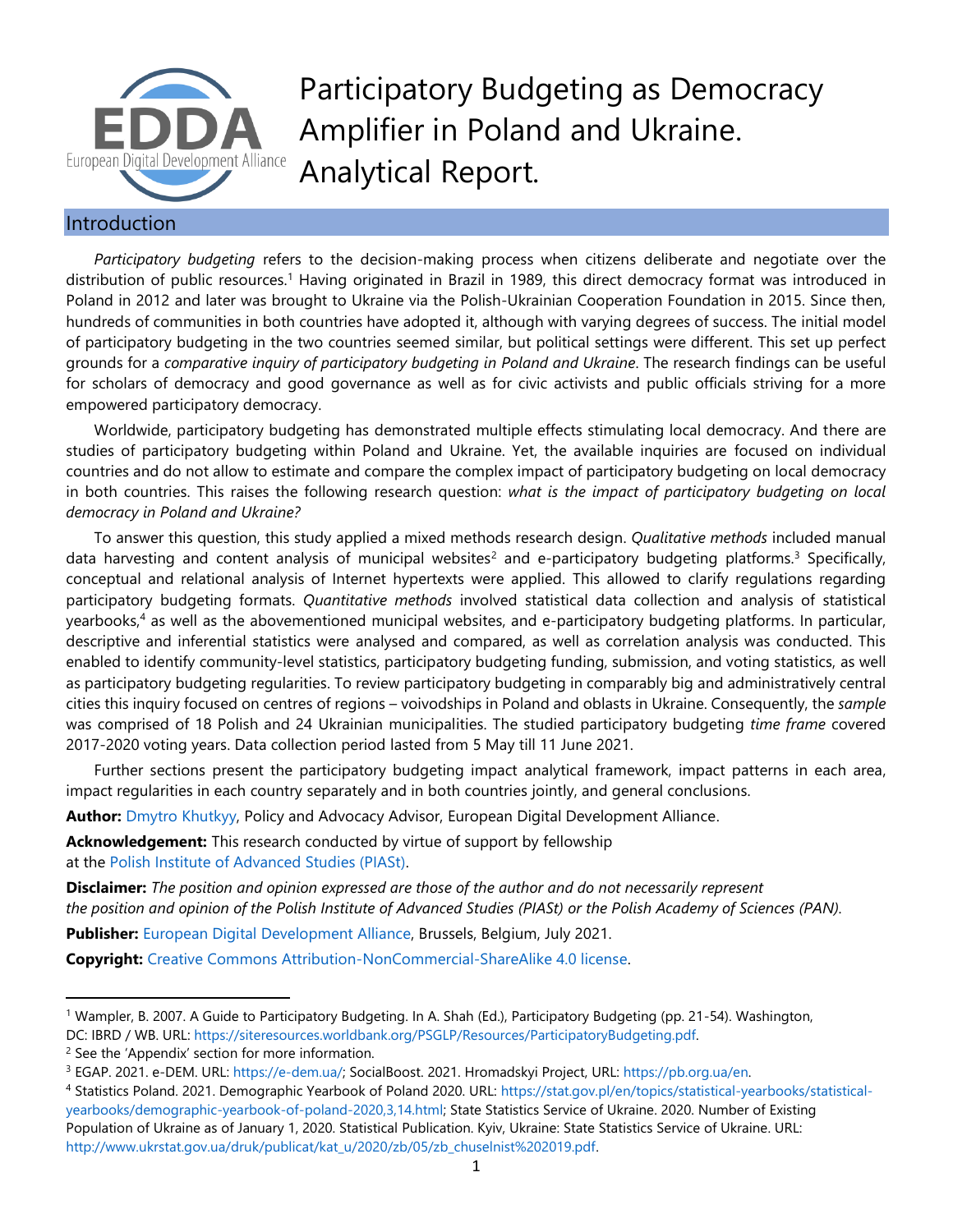# Analytical framework

The inquiry used a particular framework for participatory budgeting impact. It adopted an earlier model applied for Ukraine<sup>5</sup> and adjusted it to the data available for both Poland's and Ukraine's participatory budgeting cases.

| <b>Impact areas</b>  | <b>Conceptual hypotheses</b>       | <b>Empirical indicators</b>       |
|----------------------|------------------------------------|-----------------------------------|
| Resident empowerment | City dwellers are more             | Municipality allows               |
|                      | empowered qualitatively            | more project types                |
|                      | Local residents are more empowered | Municipality allocates            |
|                      | quantitatively                     | more funds for projects           |
| Community activism   | People are more motivated          | Locals submit                     |
|                      | to contribute to community         | more eligible projects            |
|                      | Civic participation                | The share of voters               |
|                      | increases in scale                 | of the total population increases |
| Civic education      | People understand                  | The share of won projects         |
|                      | local democracy better             | of eligible projects increases    |
|                      | Civic participation                | The share of e-voting             |
|                      | skills improve                     | of the overall voting increases   |

## Impact patterns

## *Resident empowerment: Qualitative change (project types allowed).*

Regarding major project types allowed for submission, the principal difference in Poland was between city-wide and district projects, while in Ukraine – between big and small projects. The only case of decreased project types from 3 to 2 was detected in Szczecin. The highest increase in project types from 1 to 5 was discovered in Ivano-Frankivsk. But generally, in most cases the number of allowed project types remained the same.

**Table 2: Participatory budgeting major project types in the studied municipalities during 2017-2020.**

| <b>Measures</b> |               | <b>Project types change</b><br>2017-2020 |
|-----------------|---------------|------------------------------------------|
|                 | <b>Poland</b> | <b>Ukraine</b>                           |
| Min             | 0.67          | 1.00                                     |
| Max             | 3.00          | 5.00                                     |
| Average         | 1.20          | 1.42                                     |
| Median          | 1.00          | 1.00                                     |
| Cases percent   | 88.89%        | 66.67%                                   |
| Sample error    | 0.09          | 0.23                                     |

#### *Resident empowerment: Quantitative change (funds allocated).*

Funding range was rather wide. In 2020 in Poland, it ranged from 6.5 MM PLN in Opole to 83 MM PLN in Warsaw. In 2020 in Ukraine, in varied from 3 MM UAH in Kramatorsk to 161 MM UAH in Kyiv. During 2017-2020, both countries reveal that while some finding was cut (for example, the funding change coefficient equalled 0.76 in Lodz and 0.87 in Chernivtsi), other funding more than tripled (for instance, funding increased by 3.7 in Kielce and by 3.23 in Uzhhorod). Overall conclusion is that while in some cases annual funding decreased, in most cases it increased.

<sup>5</sup> Khutkyy, D., & Avramchenko, K. 2019. Impact Evaluation of Participatory Budgeting in Ukraine. URL: [https://www.researchgate.net/publication/337783495\\_Impact\\_Evaluation\\_of\\_Participatory\\_Budgeting\\_in\\_Ukraine.](https://www.researchgate.net/publication/337783495_Impact_Evaluation_of_Participatory_Budgeting_in_Ukraine)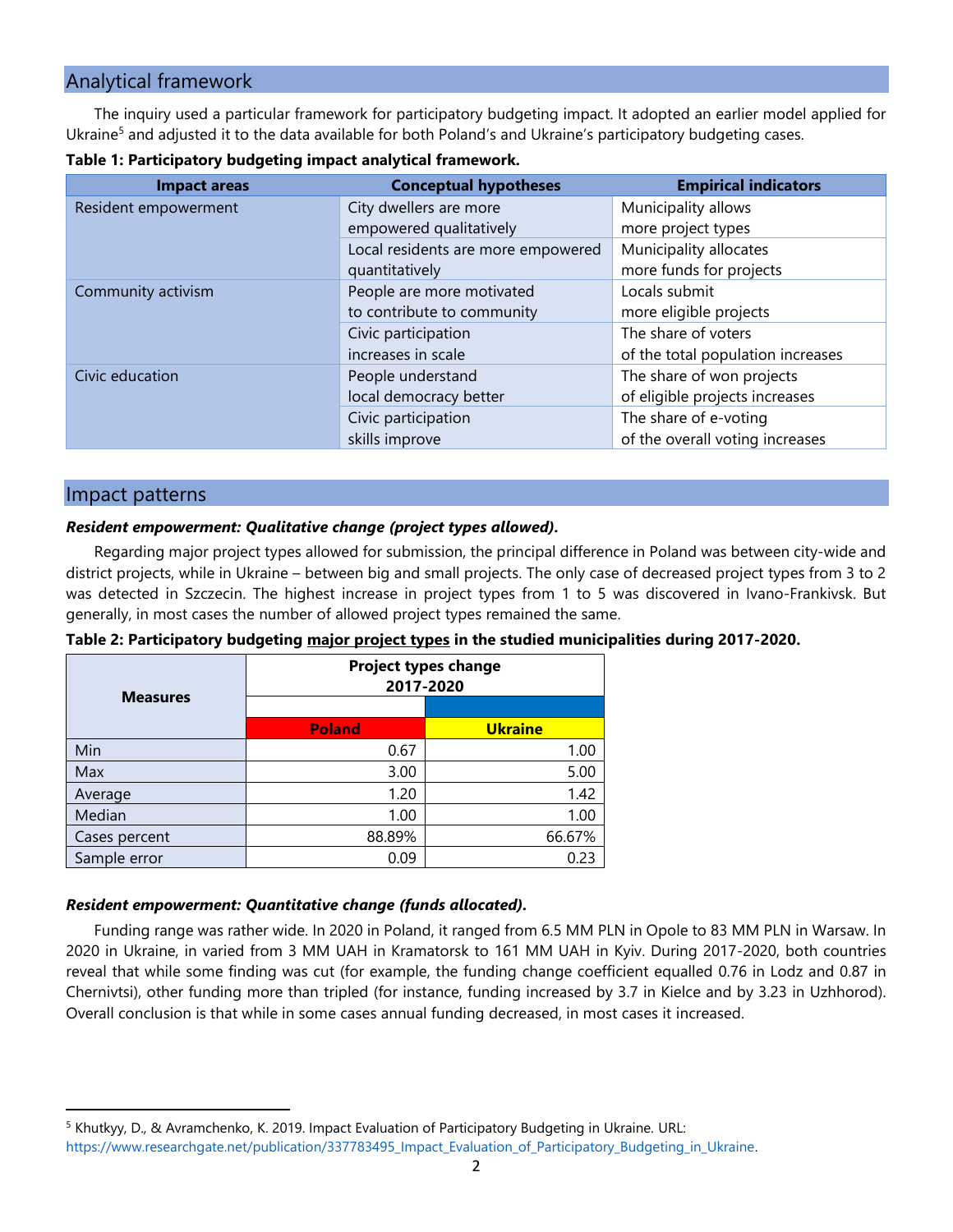## **Table 3: Participatory budgeting funding in the studied municipalities during 2017-2020.**

| <b>Measures</b> |               | <b>Funds allocated change</b><br>2017-2020 |
|-----------------|---------------|--------------------------------------------|
|                 |               |                                            |
|                 | <b>Poland</b> | <b>Ukraine</b>                             |
| Min             | 0.76          | 0.87                                       |
| Max             | 3.70          | 3.23                                       |
| Average         | 1.50          | 1.85                                       |
| Median          | 1.21          | 1.75                                       |
| Cases percent   | 66.67%        | 66.67%                                     |
| Sample error    | 0.28          | 0.23                                       |

### *Community activism: Motivation to contribute (eligible projects submitted).*

The number of submitted eligible projects also varied significantly. Eligible projects submissions in 2020 in Poland 2020 ranged from 42 in Zielona Gora to 1503 in Warsaw. Similarly, eligible projects submissions in 2020 in Ukraine stretched from 36 in Kramatorsk to 1578 in Kyiv. During 2017-2020, in both countries some submissions contracted (e.g., by 0.53 in Wroclaw and by 0.56 in Poltava), while other submissions expanded (e.g., by 3 in Kielce and by 5.65 Ivano-Frankivsk). Still, despite the variation, median eligible project submissions increased only slightly (by 1.1).

| <b>Measures</b> |               | Eligible projects change<br>2017-2020 |
|-----------------|---------------|---------------------------------------|
|                 | <b>Poland</b> | <b>Ukraine</b>                        |
| Min             | 0.53          | 0.56                                  |
| Max             | 3.00          | 5.65                                  |
| Average         | 1.31          | 1.75                                  |
| Median          | 1.10          | 1.10                                  |
| Cases percent   | 72.22%        | 75.00%                                |
| Sample error    | 0.22          | 0.33                                  |

## **Table 4: Participatory budgeting eligible project submissions in the studied municipalities during 2017-2020.**

## *Community activism: Civic participation scale (the share of voters).*

The share of voters for participatory budgeting projects of the total city population demonstrated a wide spectrum too. For instance, in Poland voters share ranged from 1.64% in Torun in 2017 to 31.12% in Olsztyn in 2019. In Ukraine, voters share extended from 0.52% in Uzhhorod in 2019 to 14.33% in Lviv in 2020. During 2017-2020, in both countries, in some cities, voters share has decreased (e.g., tree-fold in Olsztyn and ten-fold in Kramatorsk), while in other – has increased (e.g., by 1.4 in Krakow and by 9.87 in Ternopil). The most striking difference is that the median voters share slightly decreased (by 0.91) in Poland and visibly increased (by 1.45) in Ukraine.

## **Table 5: Participatory budgeting voters share in the studied municipalities during 2017-2020.**

| <b>Measures</b> |               | <b>Voters share change</b><br>2017-2020 |
|-----------------|---------------|-----------------------------------------|
|                 | <b>Poland</b> | <b>Ukraine</b>                          |
|                 |               |                                         |
| Min             | 0.35          | 0.10                                    |
| Max             | 1.40          | 9.87                                    |
| Average         | 0.89          | 2.42                                    |
| Median          | 0.91          | 1.45                                    |
| Cases percent   | 50.00%        | 62.50%                                  |
| Sample error    | 0.17          |                                         |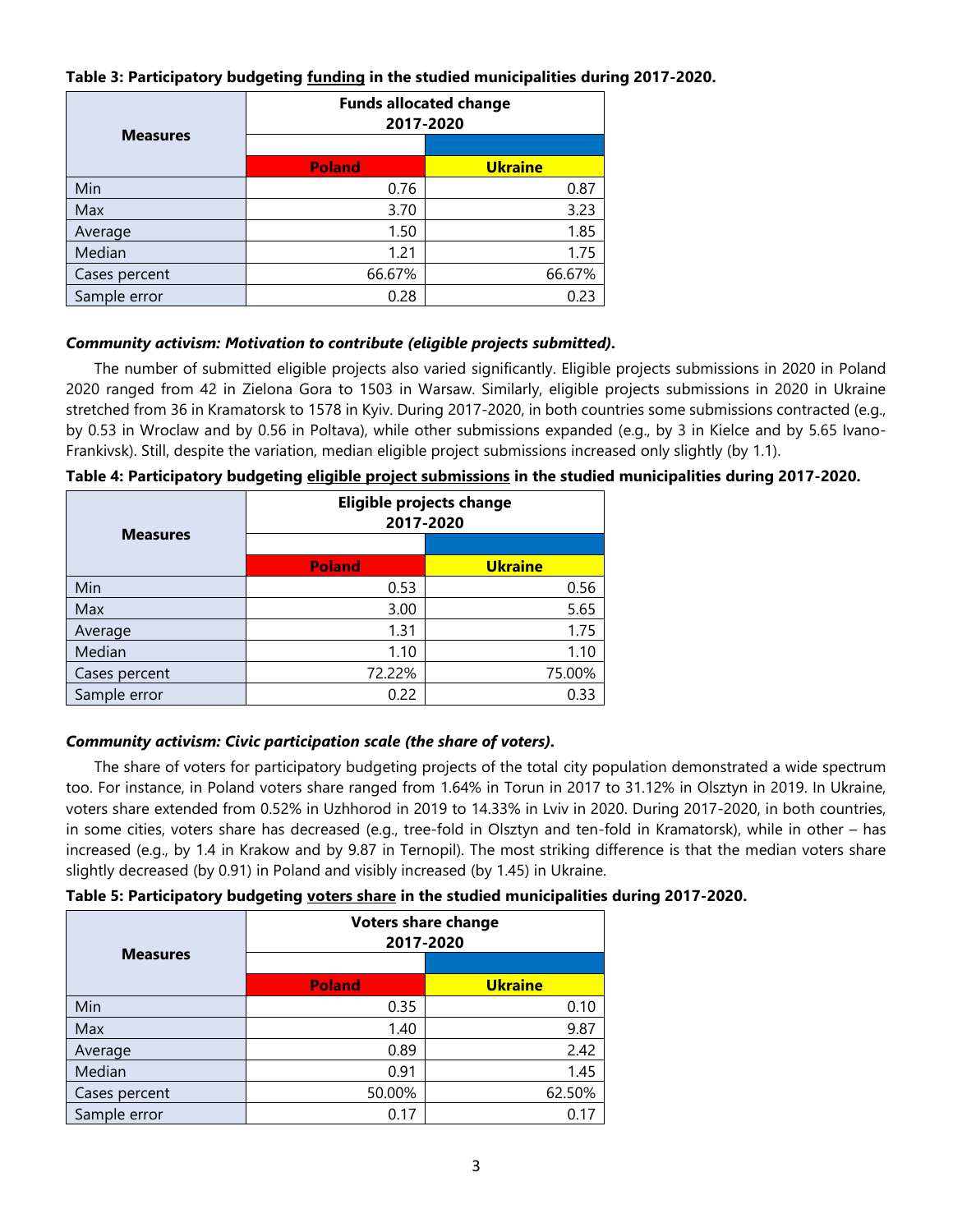## *Civic education: Understanding local democracy (the share of won projects).*

The share of won projects of the total number of eligible projects submitted showed a smaller variation. In 2020 in Poland, the share of won projects ranged from 10.15% in Wroclaw to 50.96% in Torun. Similarly, in 2020 in Ukraine, the share of won projects fluctuated between 13.11% in Uzhhorod to 61.54% in Kharkiv. During 2017-2020, in both countries, some municipalities saw a decrease in the shares of won projects (e.g., by 0.25 in Kielce and by 0.25 in Ivano-Frankivsk), while other observed an increase (e.g., by 2.58 in Bydgoszcz and 3.02 in Cherkasy). Nevertheless, despite the variation, median shares of won projects increased marginally (by 1.14 in Poland and by 1.19 in Ukraine).

| <b>Measures</b> |               | Won projects share change<br>2017-2020 |
|-----------------|---------------|----------------------------------------|
|                 |               |                                        |
|                 | <b>Poland</b> | <b>Ukraine</b>                         |
| Min             | 0.25          | 0.25                                   |
| Max             | 2.58          | 3.02                                   |
| Average         | 1.15          | 1.33                                   |
| Median          | 1.14          | 1.19                                   |
| Cases percent   | 66.67%        | 50.00%                                 |
| Sample error    | 0.25          | 0.27                                   |

#### **Table 6: Participatory budgeting won projects share in the studied municipalities during 2017-2020.**

#### *Civic education: Civic participation skills (the share of e-voting).*

The share of voters who cast their votes electronically to the total number of voters in a municipality was relatively high. Thus, during the pandemic-influenced 2020 in Poland e-voting share ranged from 72% in Krakow to 100% in Poznan. In the same pandemic year in Ukraine e-voting share oscillated between 48.64% in Zhytomyr and 100% in Kyiv. During 2017-2020, only in one case e-voting share reduced – by 0.96 in Szczecin, while in most cases it raised – e.g., by 2.11 in Bialystok and by 4.18 in Chernihiv. Notably, the growth of e-voting share started before the pandemic. In sum, over the three years median e-voting share increased considerably both in Poland (by 1.61) and in Ukraine (by 1.39).

| <b>Measures</b> |               | <b>E-voting share change</b><br>2017-2020 |
|-----------------|---------------|-------------------------------------------|
|                 |               |                                           |
|                 | <b>Poland</b> | <b>Ukraine</b>                            |
| Min             | 0.96          | 1.00                                      |
| Max             | 2.11          | 4.18                                      |
| Average         | 1.51          | 1.67                                      |
| Median          | 1.61          | 1.39                                      |
| Cases percent   | 50.00%        | 66.67%                                    |
| Sample error    | 0.21          | 0.27                                      |

**Table 7: Participatory budgeting e-voting share in the studied municipalities during 2017-2020.**

## Impact regularities

#### *Regularities of participatory budgeting in Poland.*

In Poland, only one statistically significant interrelation between participatory budgeting variables was found. Specifically, that funding increase parallels eligible project submissions increase (during 2017-2020). Pearson correlation coefficient equals +0.74 and is significant at the 0.01 level. This pattern may be attributed multiple explanations: (a) the more funding available the more people submit proposals; (b) the more proposals the more funding authorities allocate; (c) over time both authorities and locals acknowledge the value of participatory budgeting and invest more financial and time resources into it.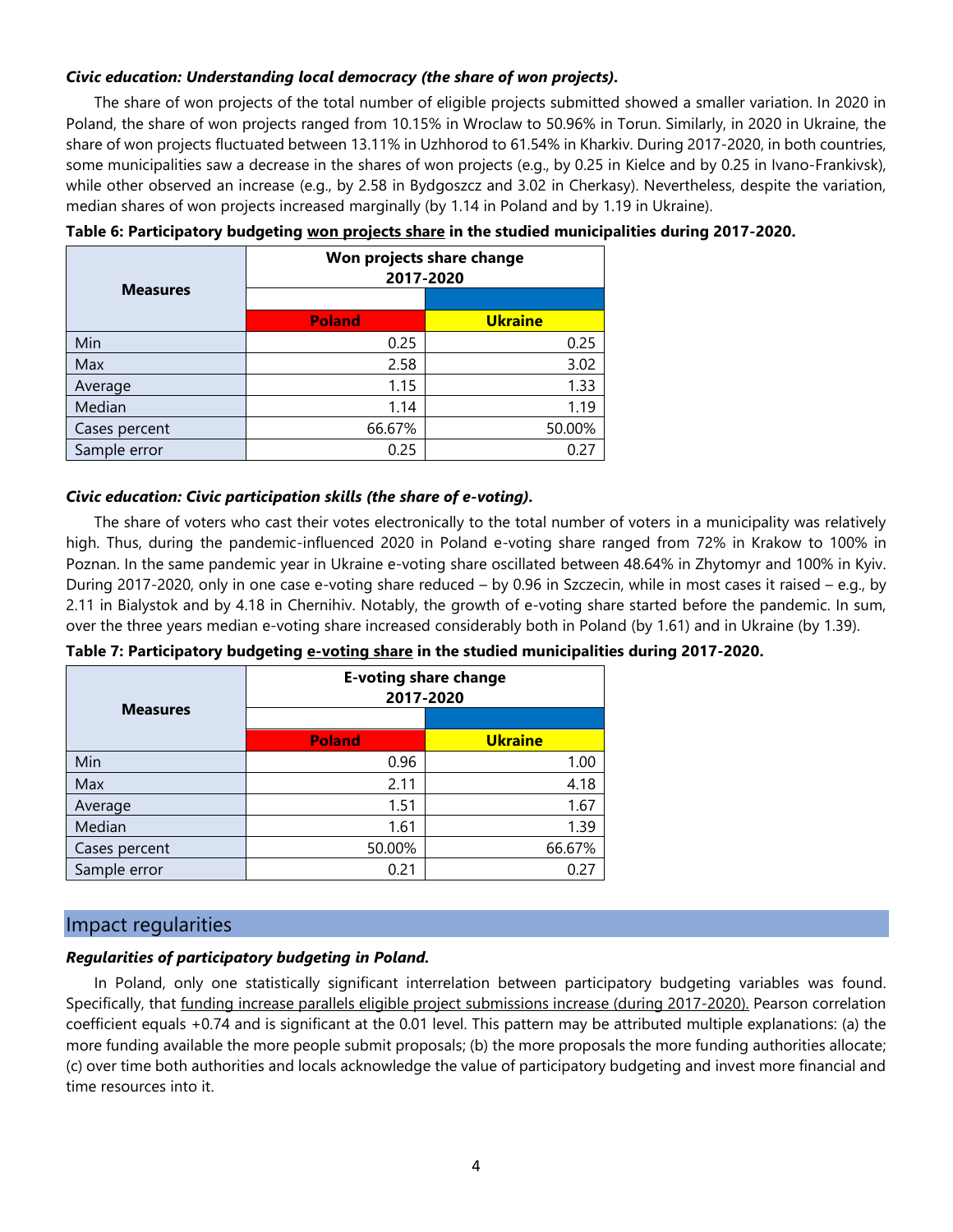## *Regularities of participatory budgeting in Ukraine***.**

In Ukraine, three statistically significant connections between participatory budgeting variables were identified.

(1) The introduction of more possible project types is associated with higher eligible project submissions rates (during 2017-2020). Pearson correlation coefficient equals +0.55 and is significant at the 0.01 level. Presumably, the very opening up of opportunities induces participation.

(2) The growth of eligible project submissions mirrors voters share increase (during 2017-2020). Pearson correlation coefficient equals +0.57 and is significant at the 0.01 level. This may mean either of the three: (a) more project campaigns mobilise more residents for voting; (b) higher voter turnout inspires more project submissions;(c) over time, more project authors and voters become aware and engaged.

(3) Longer history of participatory budgeting is linked with e-voting share increase (during 2017-2020). Pearson correlation coefficient equals +0.71 and is significant at the 0.01 level. Most probably, over time more residents use evoting, while authorities switch to e-voting format completely.

## *Regularities of participatory budgeting in Poland and Ukraine counted jointly***.**

Poland and Ukraine counted together have demonstrated as many as four statistically significant correlations.

(1) More population – more participatory budgeting funding (in 2020). Pearson correlation coefficient equals +0.94 and is significant at the 0.01 level. Probably, this demonstrates the 'scale effect': more populous cities with more taxpayers collect more taxes and allocate more funding.

(2) More population – more eligible projects submitted (in 2020). Pearson correlation coefficient equals +0.83 and is significant at the 0.01 level. This also reflects the 'scale effect': more populous cities with a similar share of engaged residents have more active locals in absolute numbers who in turn submit more eligible participatory budgeting projects.

(3) More funds – more eligible projects submissions (in 2020). Partial (controlled for population size) Pearson correlation coefficient equals +0.35 and is significant at the 0.05 level. Evidently, bigger funding motivates people to submit more eligible participatory budgeting projects.

(4) Shorter participatory budgeting years duration – higher voter turnout growth (during 2017-2020). Pearson correlation coefficient equals -0.46 and is significant at the 0.05 level. It may be assumed that earlier stages of participatory budgeting with lower participation baselines have more space for voter turnout growth.

# **Conclusions**

The study illuminated several participatory budgeting patterns – in Poland and in Ukraine separately and collectively.

- Concerning specific patterns *in Polish municipalities*, the stable number or even some decrease of voters share of total city populations can be explained by a longer history of participatory budgeting (7-9 years ago) in the examined cities and possible approximation to the saturation point.
- Regarding particular patterns *in Ukrainian municipalities*, the high increase of voters share in total city populations can be credited to a later start of participatory budgeting (4-6 years ago) in the examined cities and probable reach of the fastest uptake point.
- In relation to common patterns *in Polish and Ukrainian municipalities*:
	- o Funding amounts were highly unevenly distributed across cities in both countries reflecting demographic and economic disparities between the communities.
	- $\circ$  Eligible project submission rates and won project rates were quite similar between the two countries presumably indicating analogous civic activism levels.
	- o Participatory budgeting demonstrated the 'positive feedback effect': more project types allowed, more eligible project submissions, and higher voting turnout stimulated each other.

*Finally, it is reasonable to conclude that participatory budgeting was predominantly successful in enhancing democracy in the observed Polish and Ukrainian cities. Participatory budgeting did empower locals, boost community activism, and develop civic participation skills.*